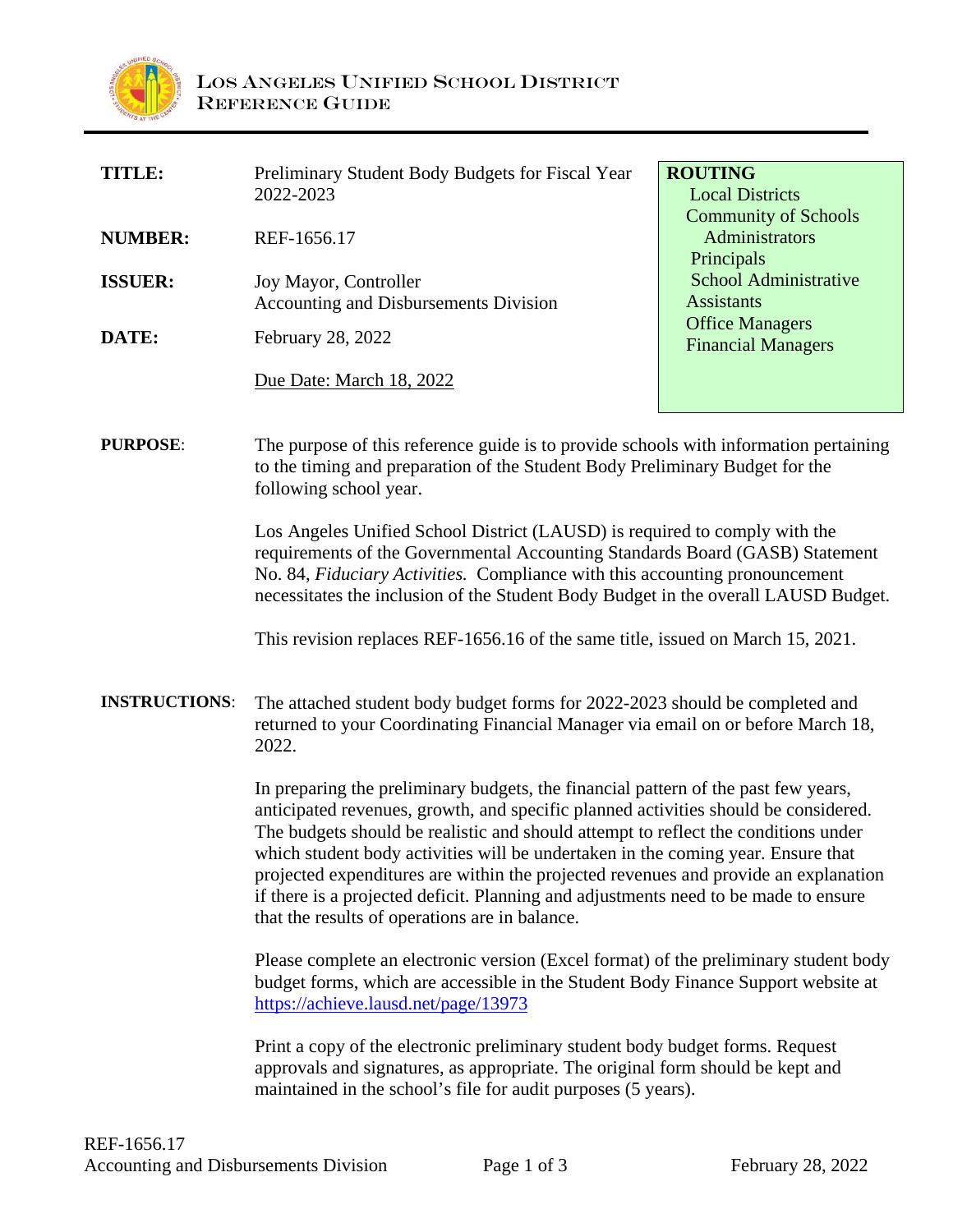

Administrators are reminded of the following:

- 1. Publication 465, "Student Body Policies and Accounting Procedures Secondary Schools", requires that the budgets should be approved by, among others, the student body finance committee and/or the student body council.
- 2. The items that can be purchased with student body funds are discussed in Publication 464 for elementary schools, Publication 465 for secondary schools, Publication 469 for community adult schools, regional occupational centers, and skills centers and in BUL-4624.0, Elementary Student Body Organizations – Permitted & Prohibited Expenditures, and BUL-4591.0, Secondary Student Body Organizations – Permitted & Prohibited Expenditures. Three signatures are required for all student body expenditures.
- 3. The budget for athletics should include the total revenue, total expense, and income or loss for each sport to allow flexibility within each department. Please be aware that School Police at athletic events requires authorization from Interscholastic Athletic Department.
- 4. Cheer at the high school level is a California Interscholastic Federation (CIF) sport.
- 5. Drill Team expenses are to be considered as part of "Expenses-Student Activities" section and should NOT be included in athletics.
- 6. As appropriate, discuss and review your Student Body budget with your Community of Schools Administrator.

In the Fall, Student Body Finance Support will issue a reference guide that includes final 2022-2023 budget forms to secondary schools to allow the newly elected finance committee and/or student body council to ratify or amend the preliminary budget.

For your reference, the preliminary student body budget forms are attached which are specific to your school type -

- Middle, Senior, and Adult schools (Attachment pages 1-2)
- Senior High schools (Attachment pages 3-4)
- Elementary, Continuation, Opportunity, and Special Ed. schools (Attachment  $-$  page 5).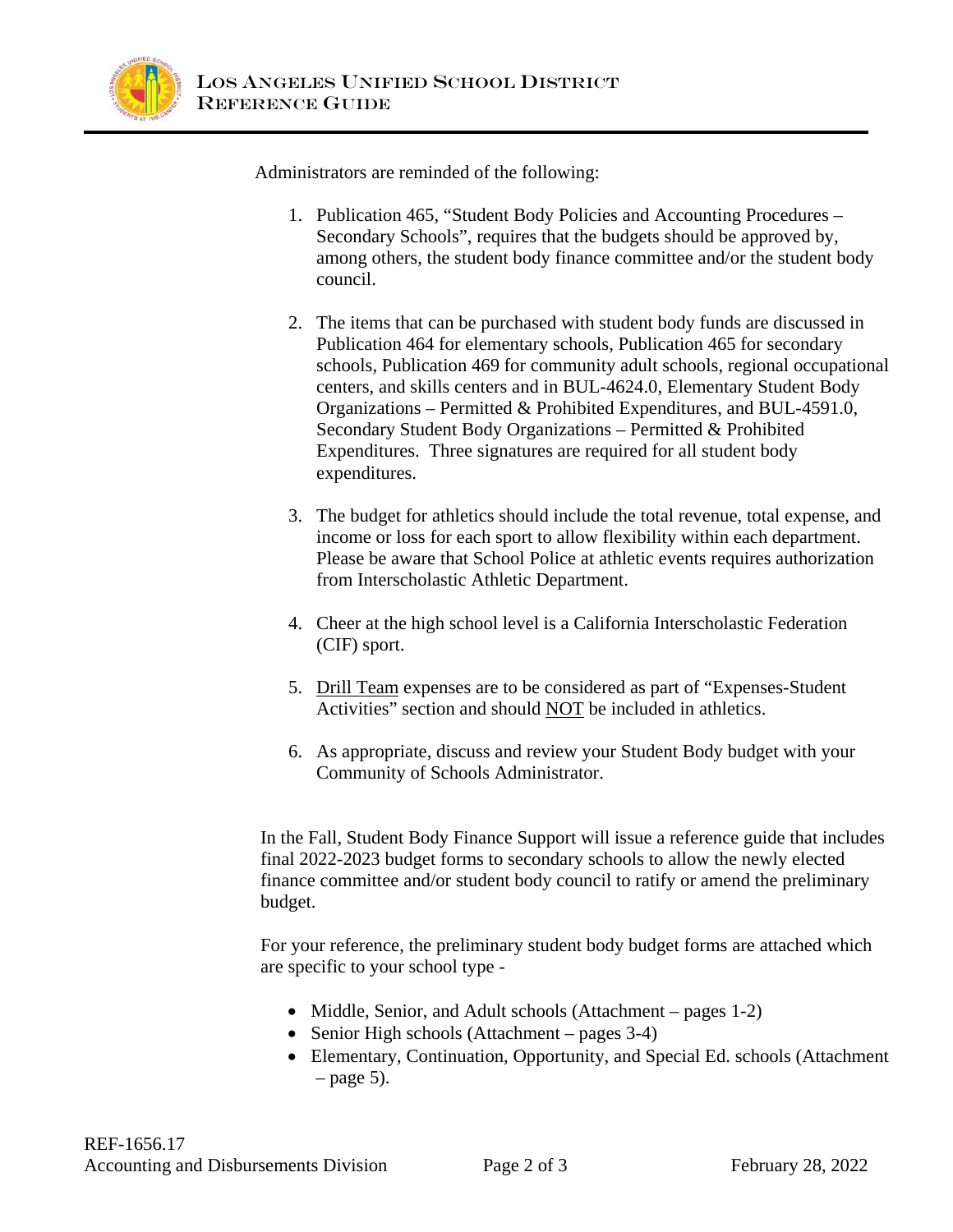

| <b>RELATED</b><br><b>RESOURCES:</b> | Publication 464 – Student Body Policies and Accounting Procedures – Elementary<br><b>Schools</b><br>Publication 465 – Student Body Policies and Accounting Procedures-Secondary<br><b>Schools</b><br>Publication 469 – Student Body Policies and Accounting Procedures – CAS, ROC<br>and Skills Centers<br>BUL-4624.0 Elementary Student Body Organizations – Permitted & Prohibited<br>Expenditures<br>BUL-4591.0 Secondary Student Body Organizations – Permitted & Prohibited<br>Expenditures |
|-------------------------------------|--------------------------------------------------------------------------------------------------------------------------------------------------------------------------------------------------------------------------------------------------------------------------------------------------------------------------------------------------------------------------------------------------------------------------------------------------------------------------------------------------|
| <b>ASSISTANCE:</b>                  | If there are any questions on these budgets or attachments, please email your<br>Coordinating Financial Manager.                                                                                                                                                                                                                                                                                                                                                                                 |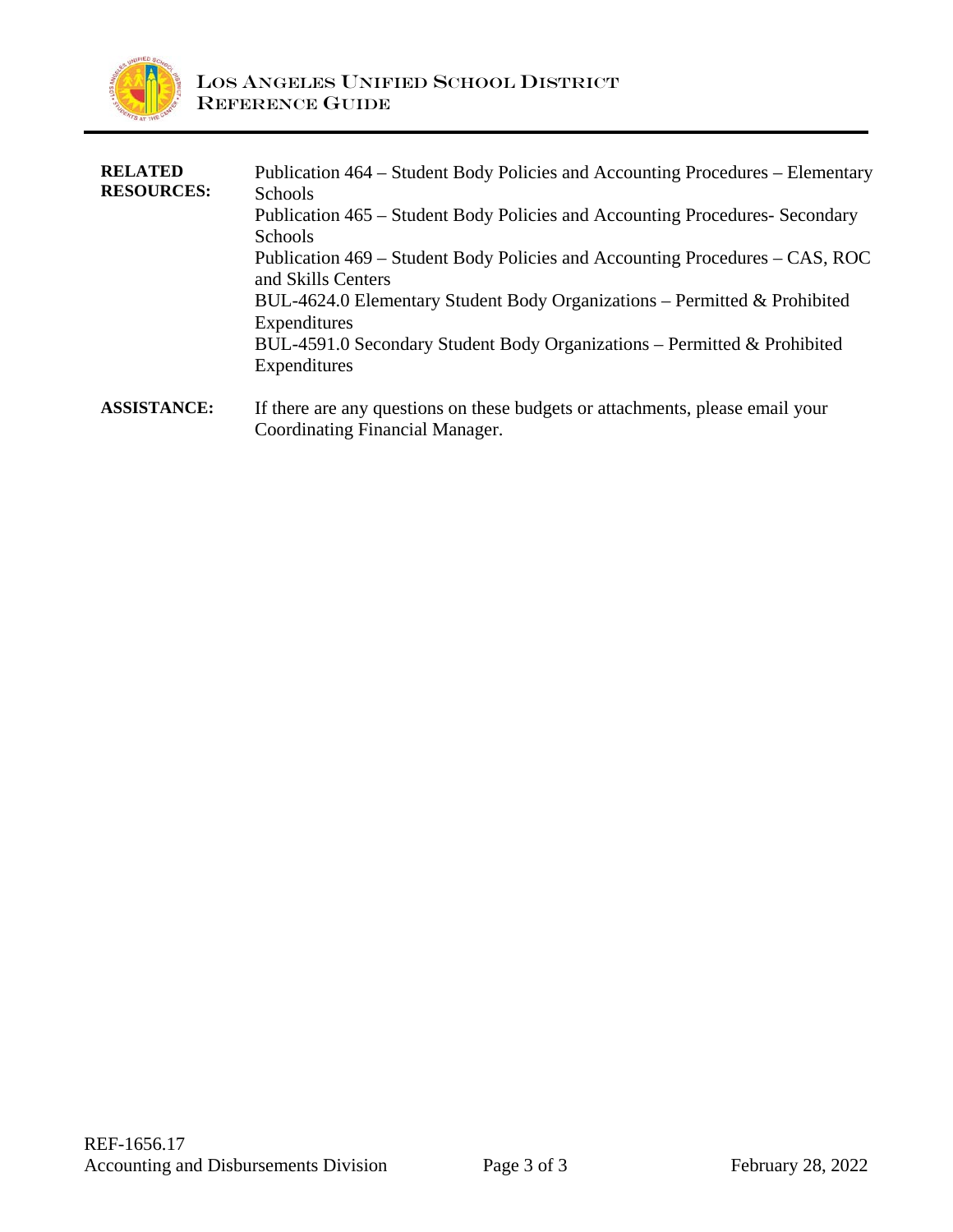## PRELIMINARY STUDENT BODY BUDGET FOR FISCAL YEAR 2022-2023

|                                                                 | Due Date: March 18, 2022<br>Submit to: Coordinating Financial Manager                                                                                      |  |
|-----------------------------------------------------------------|------------------------------------------------------------------------------------------------------------------------------------------------------------|--|
|                                                                 |                                                                                                                                                            |  |
| Name of School:                                                 |                                                                                                                                                            |  |
| Financial Manager's Telephone Number:                           |                                                                                                                                                            |  |
| <b>Budget Summary</b>                                           |                                                                                                                                                            |  |
| Total Estimated Profit: (Line 1)<br>(From Page 2, Attachment A) | The Student Council has reviewed this budget and its<br>supporting details. It was approved at the Student Council<br>meeting held on ___________________. |  |
| Total Estimated Expenses: (Line 2)                              |                                                                                                                                                            |  |
| (From Worksheet Below)                                          | <b>Signatures:</b>                                                                                                                                         |  |
| Estimated Net Profit or (Loss)                                  |                                                                                                                                                            |  |
| for 2022-2023 Line 1 less Line 2)                               | ASB Treasurer or Secretary:                                                                                                                                |  |
|                                                                 | Financial Manager: ______________________________                                                                                                          |  |
| Surplus as of June 30, 2021<br>(Latest available)               |                                                                                                                                                            |  |
|                                                                 | Student Body Finance Office: ________________                                                                                                              |  |

## *Estimated Expenses Worksheet*

|                                                             | Amount |                                       |  |
|-------------------------------------------------------------|--------|---------------------------------------|--|
| Athletics Losses - SH Only@                                 |        | <b>ASB Finance Office</b>             |  |
| Men's (from detail page 3)                                  |        | <b>Armored Car Service</b>            |  |
| Women's (from detail page 4)                                |        | Postage                               |  |
| <b>CIF Dues</b>                                             |        | Printing, Supplies, etc.              |  |
|                                                             |        | Telephone                             |  |
|                                                             |        | Health Insurance- AA                  |  |
|                                                             |        | <b>Office Salaries</b>                |  |
|                                                             |        | <b>Payroll Taxes</b>                  |  |
| <b>Entertainment - Free</b>                                 |        | Repair/Maint. of Equip.               |  |
| Include Dances, Parties                                     |        | <b>Burglar Alarms</b>                 |  |
| Holiday Program                                             |        | Insurance                             |  |
|                                                             |        | Misc. Expenses                        |  |
| <b>Equipment Purchases*</b>                                 |        |                                       |  |
|                                                             |        |                                       |  |
| <b>Student Activities</b>                                   |        |                                       |  |
| <b>Cabinet or Council</b>                                   |        |                                       |  |
| Cheerleaders (Middle School Only)                           |        |                                       |  |
| Debate                                                      |        |                                       |  |
| Drama & Speech                                              |        | <b>Total Office</b>                   |  |
| Drill/Flag Team                                             |        |                                       |  |
| Graduation                                                  |        | <b>Student Body - General</b>         |  |
| Homecoming Day                                              |        | Academic Decathlon-Pentathlon         |  |
| Music                                                       |        | Beautification                        |  |
| Open House                                                  |        | Dues (Ephebian, etc.)                 |  |
| Orientation                                                 |        | <b>General Expense</b>                |  |
| Svc Grps (Ladies, Knights, etc.)                            |        | Hospitality                           |  |
| Students' Leagues                                           |        | Library                               |  |
|                                                             |        | Newspaper Expense                     |  |
|                                                             |        | Yearbook Loss                         |  |
|                                                             |        | Publicity (Posters, Art materials)    |  |
| <b>Total Student Activities</b>                             |        | Security/Police Officers-Non Athletic |  |
|                                                             |        |                                       |  |
|                                                             |        | Mileage/Transportation                |  |
|                                                             |        |                                       |  |
| * List planned purchases below (Use reverse side if needed) |        |                                       |  |
|                                                             |        |                                       |  |
|                                                             |        |                                       |  |
|                                                             |        |                                       |  |

@ Profits should be shown on page 2.

 *Total Student Body General*

*TOTAL ESTIMATED EXPENSES*

(Transfer to Attachment A, Page 1-Line 2)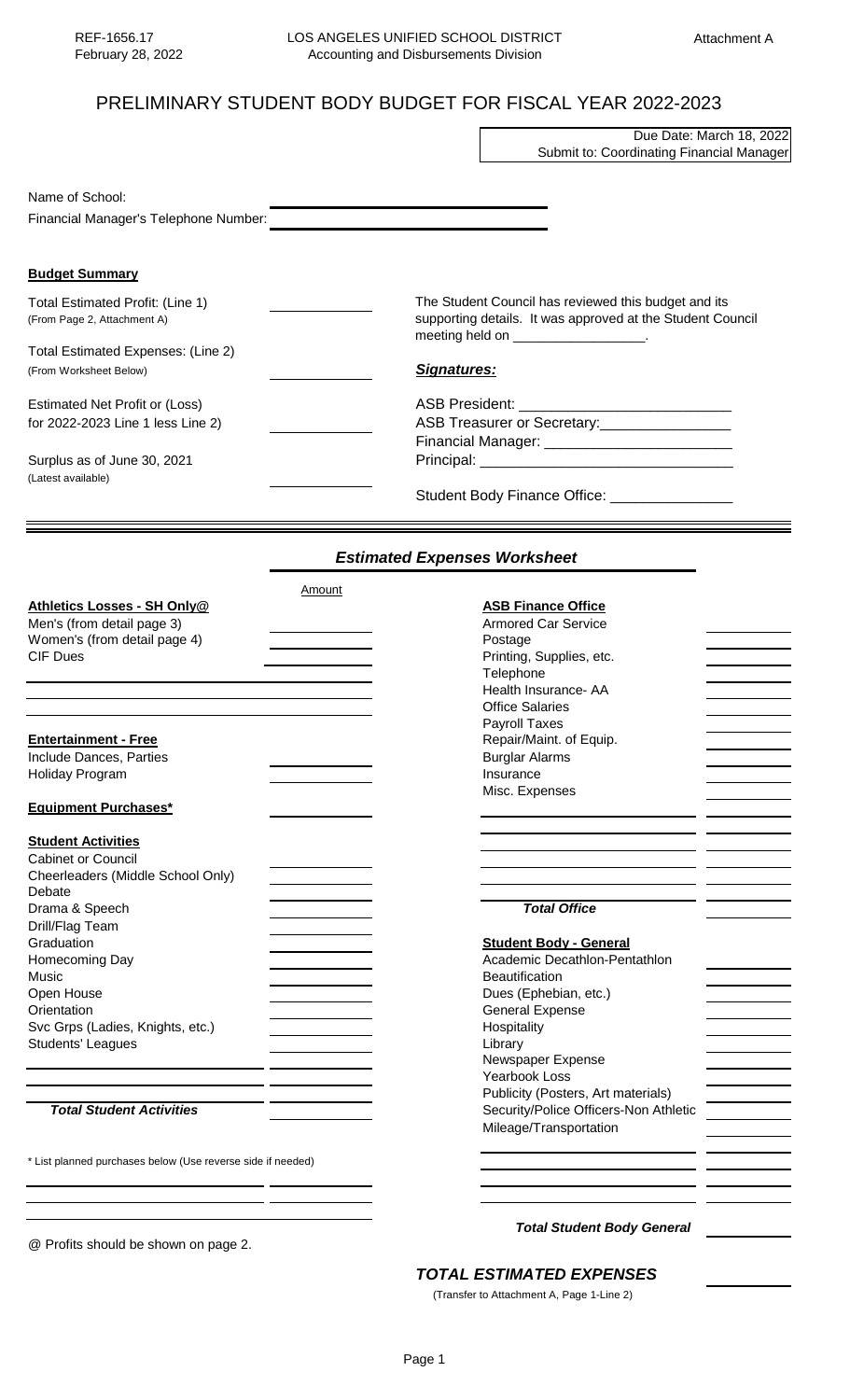Name of School:

Due Date: March 18, 2022 Submit to: Coordinating Financial Manager

# PRELIMINARY ESTIMATED PROFIT FOR FISCAL YEAR 2022-2023

|                                                                                                                                                                                                              | <b>Total Estimated</b><br>Sales/Revenues | <b>Total Estimated</b><br>Purchases/Expenses | Estimated<br>Profit |
|--------------------------------------------------------------------------------------------------------------------------------------------------------------------------------------------------------------|------------------------------------------|----------------------------------------------|---------------------|
| <b>Activity</b>                                                                                                                                                                                              |                                          |                                              |                     |
| Athletics - Men's*<br>(profit will automatically come from page 3)<br>Athletics - Women's*<br>(profit will automatically come from page 4)<br>* Summary from pages 3 & 4<br>Agriculture, Crafts, and Shops   |                                          |                                              |                     |
| <b>Beverage Commissions/Sales</b>                                                                                                                                                                            |                                          |                                              |                     |
| <b>Bus Card Commissions/Sales</b>                                                                                                                                                                            |                                          |                                              |                     |
| <b>Cards and Announcements</b>                                                                                                                                                                               |                                          |                                              |                     |
| <b>Club/Class Fundraising</b><br>(Student Body Share of 50% or higher)                                                                                                                                       |                                          |                                              |                     |
| <b>Concessions/After School Sales</b>                                                                                                                                                                        |                                          |                                              |                     |
| <b>Interest Earned</b>                                                                                                                                                                                       |                                          |                                              |                     |
| Jewelry                                                                                                                                                                                                      |                                          |                                              |                     |
| Pay Entertainment<br>(Includes dances, parties)                                                                                                                                                              |                                          |                                              |                     |
| Photography Commissions/Sales                                                                                                                                                                                |                                          |                                              |                     |
| <b>Purchase Discounts</b>                                                                                                                                                                                    |                                          |                                              |                     |
| Rentals of ASB Equipment                                                                                                                                                                                     |                                          |                                              |                     |
| Salvage Drives                                                                                                                                                                                               |                                          |                                              |                     |
| <b>Special Sales</b>                                                                                                                                                                                         |                                          |                                              |                     |
| <b>Snacks Commissions/Sales</b><br>(Include Yogurt, Ice Cream)                                                                                                                                               |                                          |                                              |                     |
| <b>Student Store/PE Clothes</b><br>(*Adult School: Photo ID, Books, Supplies)<br>Yearbook<br>(If a loss, then show loss under expenses- pg. 1<br>and leave page 2 blank for income and expenses)<br>Catering |                                          |                                              |                     |
| Other Income                                                                                                                                                                                                 |                                          |                                              |                     |
|                                                                                                                                                                                                              |                                          |                                              |                     |
|                                                                                                                                                                                                              |                                          |                                              |                     |
| <b>TOTAL ESTIMATED PROFIT</b><br>(Transfer to Attachment A, Page 1- Line 1)                                                                                                                                  |                                          |                                              |                     |

NOTE: Activity card revenue should be distributed pro rata to the appropriate activities, (i.e., athletics, entertainment, yearbook, etc.)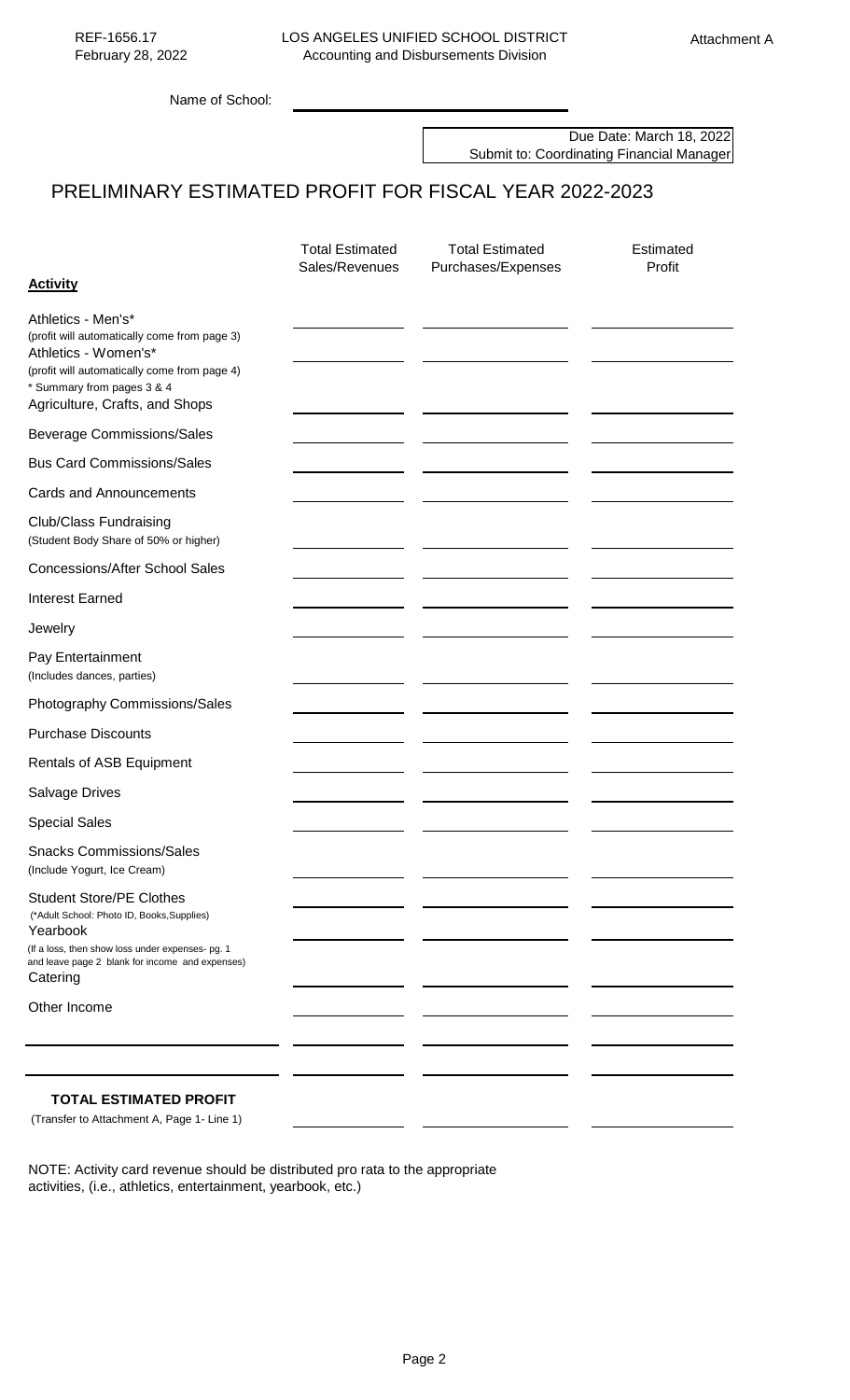Name of School:

Due Date: March 18, 2022 Submit to: Coordinating Financial Manager

## PRELIMINARY MEN'S ATHLETIC BUDGET FOR FISCAL YEAR 2022-2023

|                                                                      | <b>Total Estimated</b><br>Revenues            | <b>Total Estimated</b><br>Expenses | Estimated<br>Profit or (Loss) |
|----------------------------------------------------------------------|-----------------------------------------------|------------------------------------|-------------------------------|
| Activity*                                                            |                                               |                                    |                               |
| Baseball                                                             |                                               |                                    |                               |
| Basketball                                                           |                                               |                                    |                               |
| <b>Cross Country</b>                                                 |                                               |                                    |                               |
| Football                                                             |                                               |                                    |                               |
| Golf                                                                 |                                               |                                    |                               |
| Lacrosse                                                             |                                               |                                    |                               |
| Swim                                                                 |                                               |                                    |                               |
| Soccer                                                               |                                               |                                    |                               |
| Tennis                                                               |                                               |                                    |                               |
| <b>Track</b>                                                         |                                               |                                    |                               |
| Volleyball                                                           |                                               |                                    |                               |
| Wrestling                                                            |                                               |                                    |                               |
| Water Polo                                                           |                                               |                                    |                               |
| Program Sales                                                        |                                               |                                    |                               |
|                                                                      |                                               |                                    |                               |
|                                                                      |                                               |                                    |                               |
|                                                                      |                                               |                                    |                               |
|                                                                      |                                               |                                    |                               |
|                                                                      |                                               |                                    |                               |
| <b>TOTALS</b><br>211.<br>$\mathcal{L}$ can be a set of $\mathcal{L}$ | $\Delta$ $\Delta$ - $\Delta$<br>$\sim$ $\sim$ |                                    |                               |

( Profit will automatically transferred to Attachment A - Page 2; and loss to Attachment A - Page 1 under Athletics Losses - Men)

**\*If admission is charged to the athletic activity, but is included in the Activity Card, then a pro rate share of Activity Card revenues should be included in the sports' estimated revenues.** 

Signature of Athletic Director Date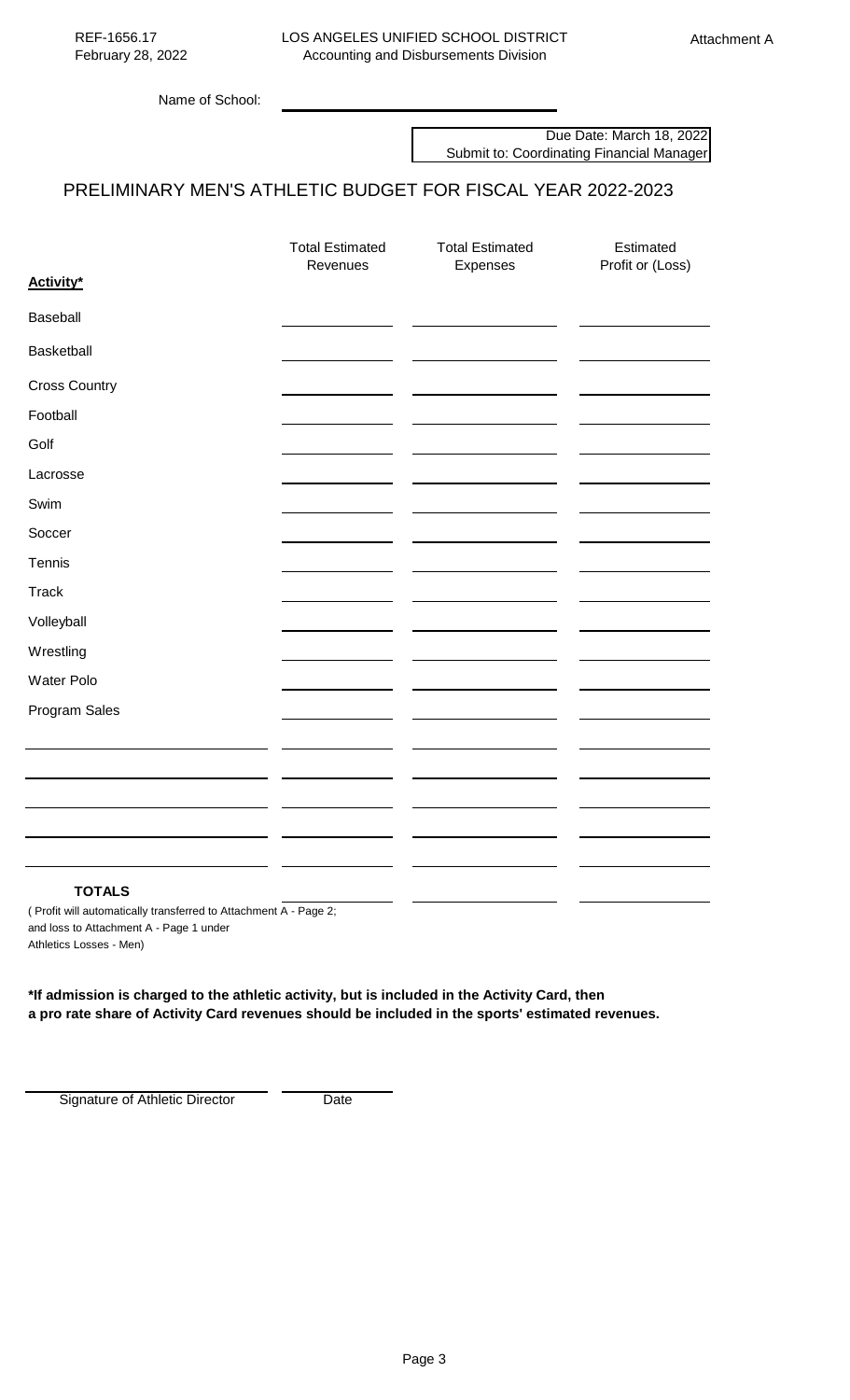Due Date: March 18, 2022 Submit to: Coordinating Financial Manager

## PRELIMINARY WOMEN'S ATHLETIC BUDGET FOR FISCAL YEAR 2022-2023

|                                 | <b>Total Estimated</b><br>Revenues | <b>Total Estimated</b> | Estimated        |
|---------------------------------|------------------------------------|------------------------|------------------|
| Activity*                       |                                    | Expenses               | Profit or (Loss) |
|                                 |                                    |                        |                  |
| Basketball                      |                                    |                        |                  |
| Cheerleading (High School Only) |                                    |                        |                  |
| <b>Cross Country</b>            |                                    |                        |                  |
| Golf                            |                                    |                        |                  |
| Lacrosse                        |                                    |                        |                  |
| Soccer                          |                                    |                        |                  |
| Softball                        |                                    |                        |                  |
| Swim                            |                                    |                        |                  |
| Tennis                          |                                    |                        |                  |
| Track & Field                   |                                    |                        |                  |
| Volleyball                      |                                    |                        |                  |
| Water Polo                      |                                    |                        |                  |
| Wrestling                       |                                    |                        |                  |
|                                 |                                    |                        |                  |
|                                 |                                    |                        |                  |
|                                 |                                    |                        |                  |
| <b>TOTALS</b>                   |                                    |                        |                  |

(Profit will automatically transferred to Attachment A - Page 2; and loss to Attachment A - Page 1 under Athletics Losses - Women)

**\*If admission is charged to the athletic activity, but is included in the Activity Card, then a pro rate share of Activity Card revenues should be included in the sports' estimated revenues.** 

Signature of Athletic Director Date